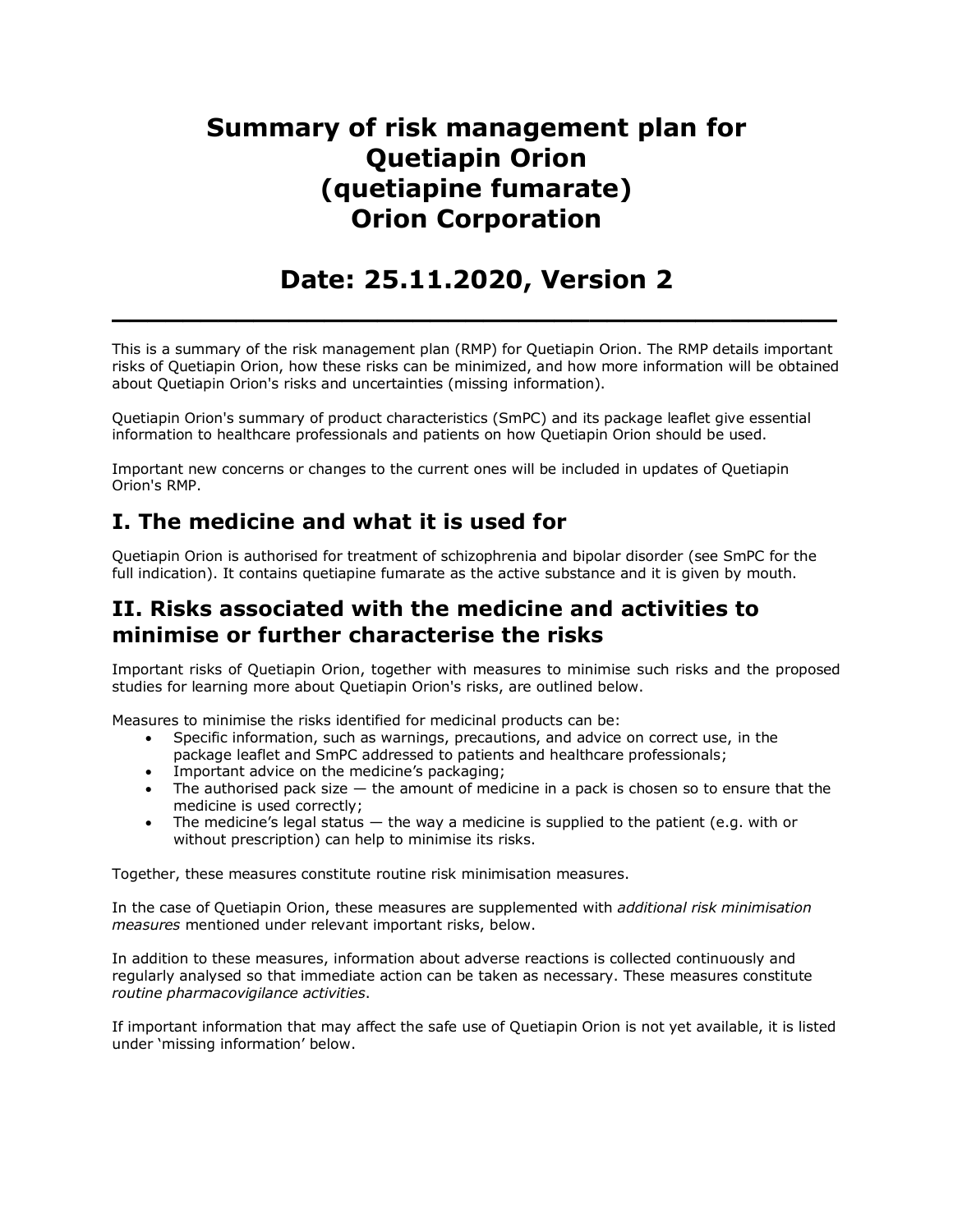#### **II.A List of important risks and missing information**

Important risks of Quetiapin Orion are risks that need special risk management activities to further investigate or minimise the risk, so that the medicinal product can be safely taken. Important risks can be regarded as identified or potential. Identified risks are concerns for which there is sufficient proof of a link with the use of Quetiapin Orion. Potential risks are concerns for which an association with the use of this medicine is possible based on available data, but this association has not been established yet and needs further evaluation. Missing information refers to information on the safety of the medicinal product that is currently missing and needs to be collected (e.g. on the long-term use of the medicine);

| List of important risks and missing information |                                                                                                                                                                                                                                                                 |
|-------------------------------------------------|-----------------------------------------------------------------------------------------------------------------------------------------------------------------------------------------------------------------------------------------------------------------|
| Important identified risks                      | Extrapyramidal symptoms (EPS)<br>Somnolence<br>Weight gain<br>٠<br>Lipid changes (increased cholesterol [including increased<br>٠<br>LDLs], increased triglycerides, and decreased HDLs)<br>Hyperglycaemia and diabetes mellitus<br>٠<br>Metabolic risk factors |
| Important potential risks                       | Potential for off-label use and misdosing                                                                                                                                                                                                                       |
| Missing information                             | None                                                                                                                                                                                                                                                            |

#### **II.B Summary of important risks**

The safety information in the Product Information is aligned to the reference medicinal product.

| Important identified risk: Extrapyramidal symptoms (EPS) |                                                                                      |
|----------------------------------------------------------|--------------------------------------------------------------------------------------|
| Risk minimisation measures                               | Routine risk minimisation measures:                                                  |
|                                                          | Information in SmPC sections 4.4, 4.5, 4.6, 4.8 and 5.1, and PL<br>sections 2 and 4. |
|                                                          | Additional risk minimisation measures:                                               |
|                                                          | Educational material for healthcare professionals                                    |

| <b>Important identified risk: Somnolence</b> |                                                                                              |
|----------------------------------------------|----------------------------------------------------------------------------------------------|
| Risk minimisation measures                   | Routine risk minimisation measures:                                                          |
|                                              | Information in SmPC sections 4.4, 4.5, 4.6, 4.8, 4.9 and 5.1,<br>and PL sections 2, 3 and 4. |
|                                              | Additional risk minimisation measures:                                                       |
|                                              | Educational material for healthcare professionals                                            |

| Important identified risk: Weight gain |                                     |
|----------------------------------------|-------------------------------------|
| Risk minimisation measures             | Routine risk minimisation measures: |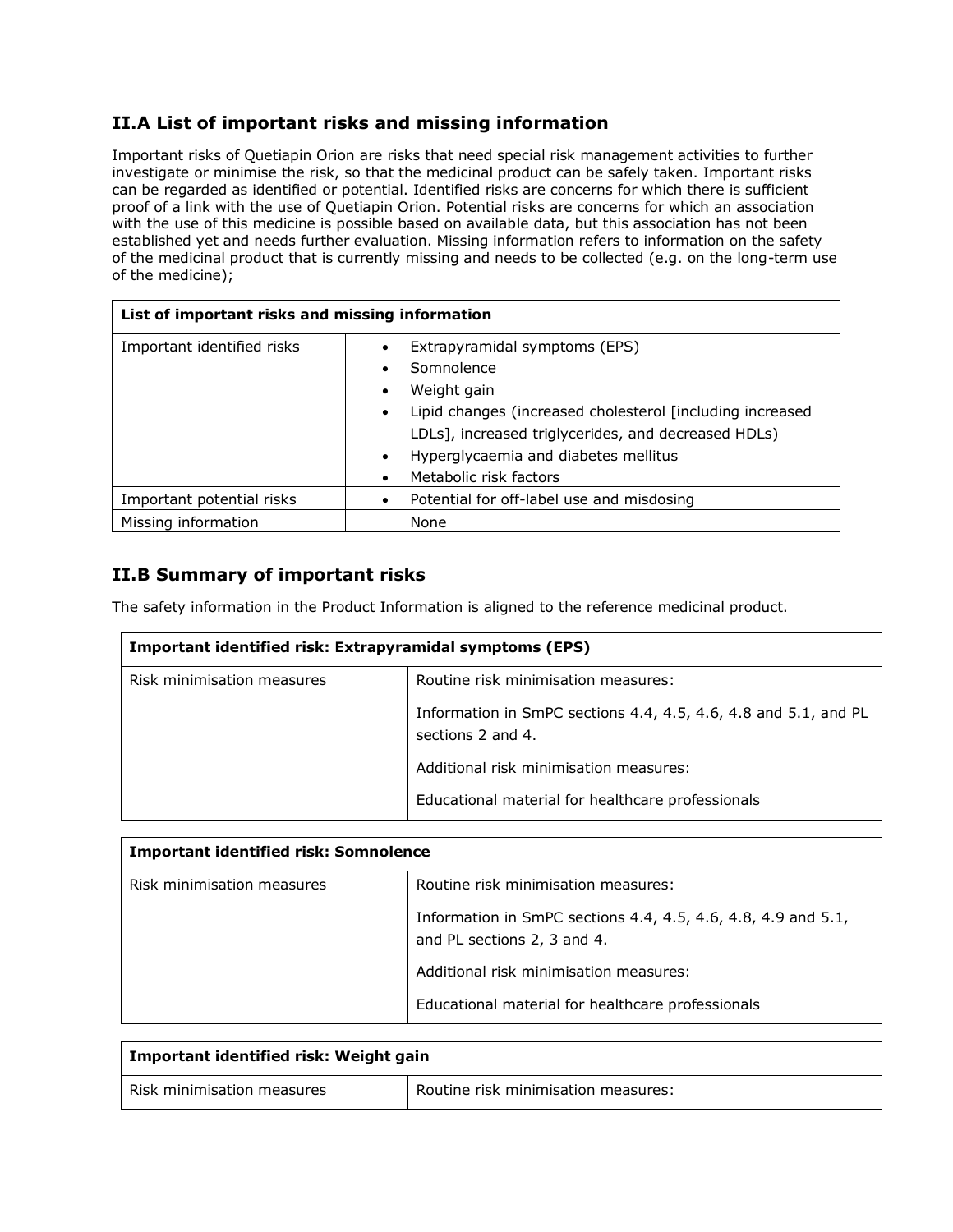| Important identified risk: Weight gain |                                                                                 |
|----------------------------------------|---------------------------------------------------------------------------------|
|                                        | Information in SmPC sections 4.4, 4.5, 4.8 and 5.1, and PL<br>sections 2 and 4. |
|                                        | Additional risk minimisation measures:                                          |
|                                        | Educational material for healthcare professionals                               |

| Important identified risk: Lipid changes (increased cholesterol [including increased LDLs],<br>increased triglycerides, and decreased HDLs) |                                                             |
|---------------------------------------------------------------------------------------------------------------------------------------------|-------------------------------------------------------------|
| Risk minimisation measures                                                                                                                  | Routine risk minimisation measures:                         |
|                                                                                                                                             | Information in SmPC sections 4.4 and 4.8, and PL section 4. |
|                                                                                                                                             | Additional risk minimisation measures:                      |
|                                                                                                                                             | Educational material for healthcare professionals           |

| Important identified risk: Hyperglycaemia and diabetes mellitus |                                                                         |
|-----------------------------------------------------------------|-------------------------------------------------------------------------|
| Risk minimisation measures                                      | Routine risk minimisation measures:                                     |
|                                                                 | Information in SmPC sections 4.4 and 4.8, and PL sections 2<br>and $4.$ |
|                                                                 | Additional risk minimisation measures:                                  |
|                                                                 | Educational material for healthcare professionals                       |

| Important identified risk: Metabolic risk factors |                                                                         |
|---------------------------------------------------|-------------------------------------------------------------------------|
| Risk minimisation measures                        | Routine risk minimisation measures:                                     |
|                                                   | Information in SmPC sections 4.4 and 4.8, and PL sections 2<br>and $4.$ |
|                                                   | Additional risk minimisation measures:                                  |
|                                                   | Educational material for healthcare professionals                       |

| Important potential risk: Potential for off-label use and misdosing |                                                                         |
|---------------------------------------------------------------------|-------------------------------------------------------------------------|
| Risk minimisation measures                                          | Routine risk minimisation measures:                                     |
|                                                                     | Information in SmPC sections 4.1 and 4.2, and PL sections 1<br>and $3.$ |
|                                                                     | Additional risk minimisation measures:                                  |
|                                                                     | Educational material for healthcare professionals                       |